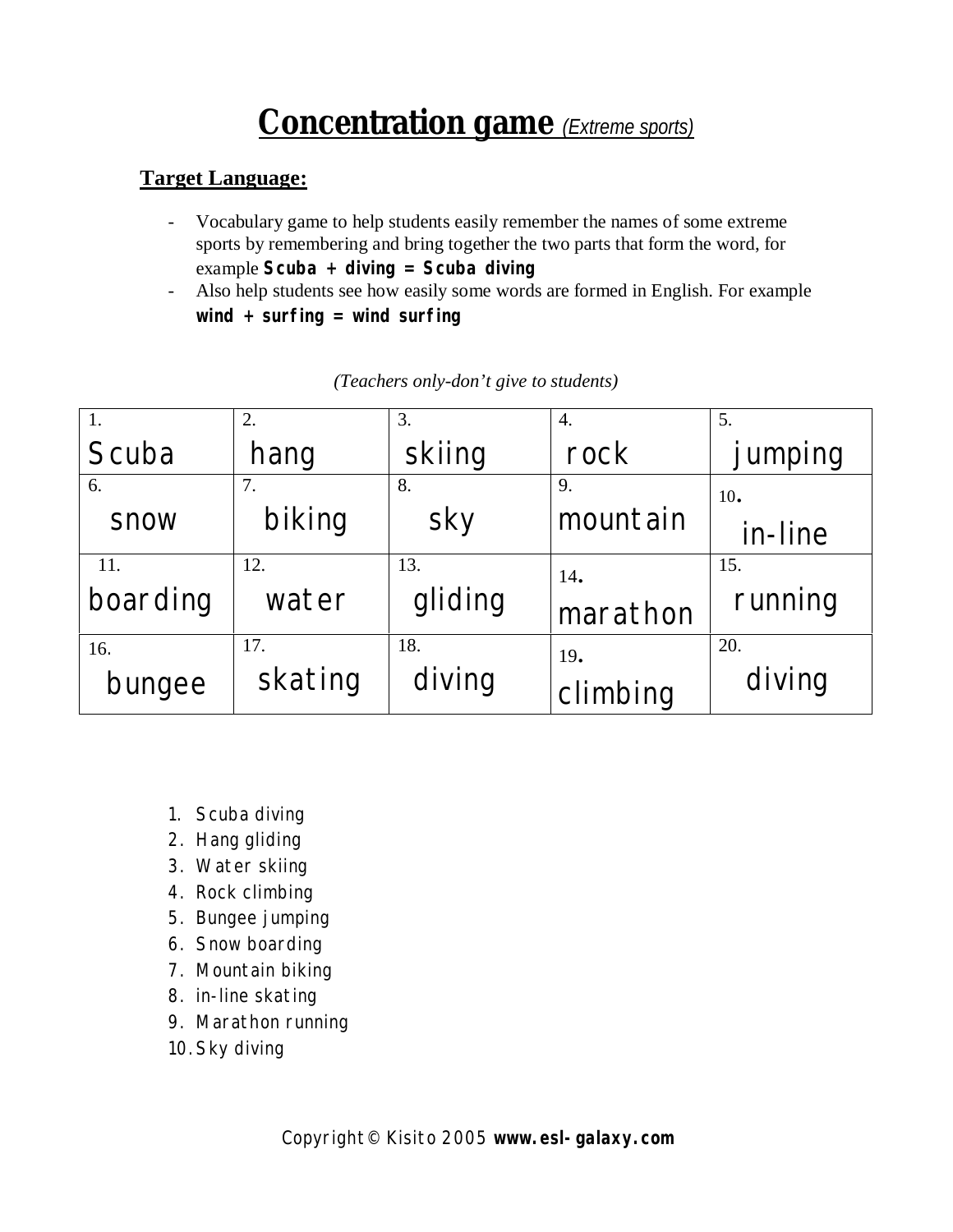### (Draw grids on the board for students-as shown below)

| 1  | $\overline{2}$ | 3  | $\overline{4}$ | 5  |
|----|----------------|----|----------------|----|
| 6  | $\overline{7}$ | 8  | 9              | 10 |
| 11 | 12             | 13 | 14             | 15 |
| 16 | 17             | 18 | 19             | 20 |

## **Guidelines for Playing the Game**

- 1. Students take turns saying two numbers that have a possible lexical connection.
- 2. Teacher refers to his sheet and then writes out the words into the boxes of the two numbers students guessed and if the words have a connection they get a point after defining what the word is. If they can't define the word, another member of the group can help. If they can't, then the other group could get the point if they give a correct definition. If the combination is wrong, the teacher wipes out the words quickly. For **example** if a student says **1 & 18** have a possible connection, the teacher writes out the words into the squares. That will produce the combination **Scuba diving** which is correct according to the teacher's answer sheet.
- 3. If they are correct as in the example they will only get the point if they describe or define what scuba diving is.

**Follow up exercise:** Hand out copies of the word chop exercise below.

Copyright© Kisito 2005 **[www.esl-galaxy.com](http://www.esl-galaxy.com)**